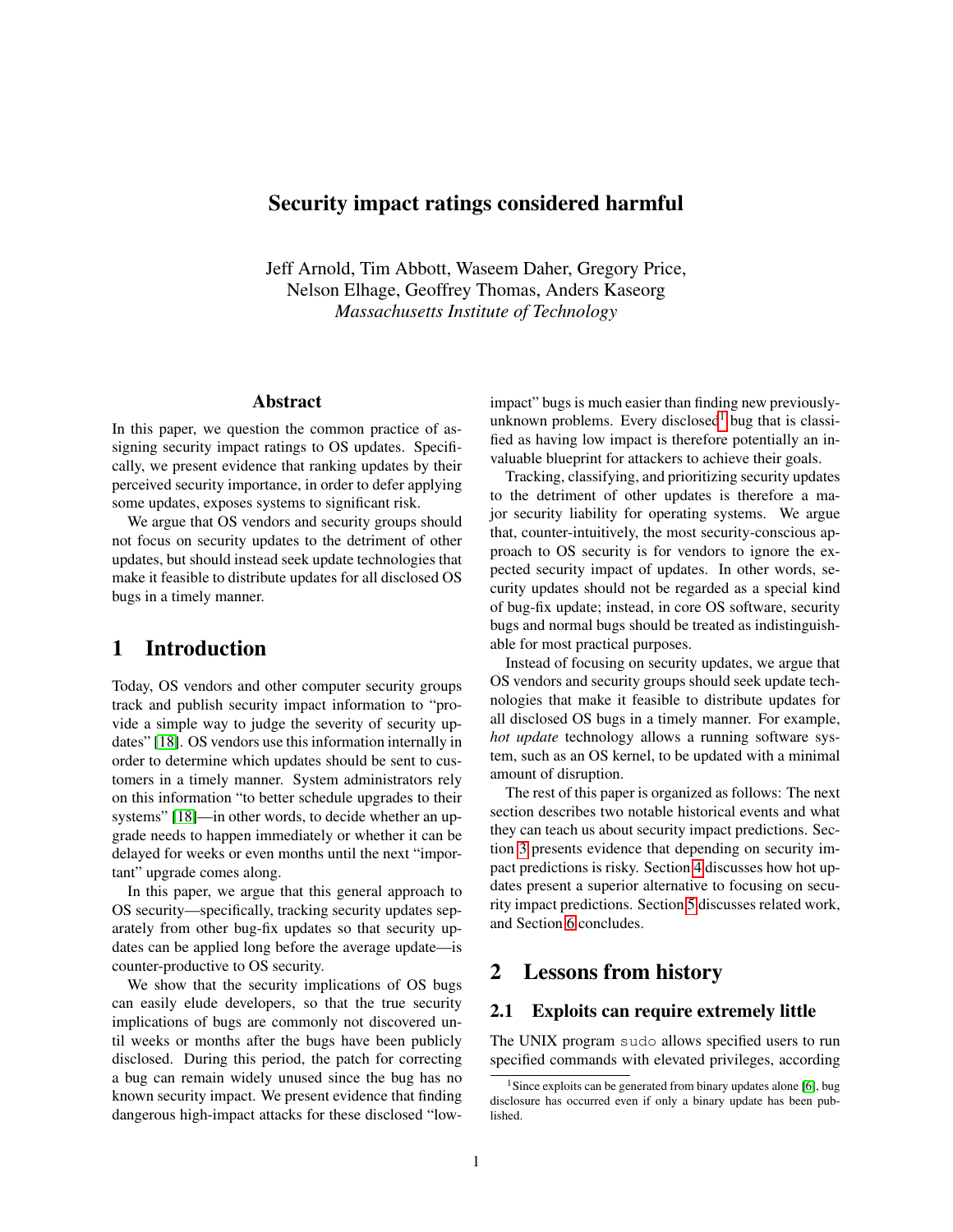to a security policy defined in advance by the system administrator. On February 19, 2001, version 1.6.3p6 of sudo was released, correcting a bug in the program's do\_syslog function that could cause it to perform an out-of-bounds read operation and thus crash with a segmentation fault.

The bug causes sudo to send inappropriate areas of the heap to the UNIX system log function, syslog. This bug leads only to out-of-bounds read operations from memory, apart from a single NUL byte written to memory before each call to syslog—and immediately thereafter restored to the byte's previous value. The crash occurs on a read operation when this process reaches the end of the heap.

The narrow reach of this bug led many people to conclude that it did not threaten security. Surely if ever there were a bug that could not be exploited, a bug that replaces a single byte with NUL, only to immediately restore it, would be a leading candidate. Security expert Florian Weimer called an exploit "highly unlikely" after a detailed analysis of the bug [\[22\]](#page-4-2).

Nevertheless, the bug can be exploited to achieve arbitrary execution. In November 2001, an exploit became public [\[12\]](#page-4-3). With a thorough understanding of the internal operation of malloc memory allocation, even this most narrowly circumscribed bug can be successfully exploited to gain full administrator privileges.

This case exemplifies the difficulty of accurately dismissing any bug in core OS software, even a seemingly mild one, as not posing a security issue.

### 2.2 Bad impact predictions cause problems

Debian is one of the oldest and largest Linux distributions; it was started in August 1993, and leading estimates indicate that roughly 35% [\[14\]](#page-4-4) of Linux machines run Debian or one of the distributions built on top of Debian, such as Ubuntu. The Debian project has had two security compromises of its server infrastructure in its 15-year history, on November 19, 2003 [\[9\]](#page-4-5) and July 12, 2006 [\[10\]](#page-4-6). The 2003 incident was only possible because of a false reliance on security impact predictions.

The 2003 compromise took advantage of a bug for which a patch was available on September 24, eight weeks before the attack [\[20\]](#page-4-7). The bug had not been widely fixed by the time of the attack because no one knew that it could be exploited; it was not classified as a security bug.

The attack was only discovered because the attackers left behind unusual log messages, which were noticed by a Debian system administrator [\[5\]](#page-4-8). The Debian security team was then able to shut down the machines, locate the exploit code, disassemble it, and identify the nature of the exploit. Had the attackers' rootkit been more subtle, had they removed the exploit code before the machines were shut down, or had Debian not possessed the expertise required to disassemble and reverse-engineer the exploit, the attackers could have gone on to the next compromise without having alerted anyone to the bug's security implications. The attackers quite likely did so with softer targets during the previous eight weeks.

If the Debian system administrators had applied all Linux kernel bug fixes promptly, instead of only the bug fixes known to have security implications, then the attackers would have failed. With hot update technology, described in Section [4,](#page-3-0) this update policy can potentially be practiced with minimal disruption.

# <span id="page-1-0"></span>3 Evaluation

We examine two aspects of contemporary security impact information. We use the Linux kernel for this evaluation due to its transparent development processes and widespread use.

In Section [3.1,](#page-1-1) we look at how commonly bugs are discovered to have security implications long after the bug and its corresponding patch have been publicly disclosed.

In Section [3.2,](#page-2-0) we look at how commonly the security consequences of bugs are never known to those individuals and organizations who track security impact information. In particular, we look at whether it is advisable to treat the leading security vulnerability list, the Common Vulnerabilities and Exposures (CVE) [\[8\]](#page-4-9) list, as a complete list of the disclosed bugs that have severe security implications.

### <span id="page-1-1"></span>3.1 Delays before true impact is known

The purpose of this study was to investigate how often initially-inaccurate security impact information results in bugs with security consequences being overlooked.

#### 3.1.1 Methodology

We define the *impact delay* of a bug to be the period of time between when the bug was disclosed (in this study, via a Linux patch) and when its security implications were identified (i.e., the bug was assigned a CVE number).

In this study, we identified instances of Linux kernel vulnerabilities with large impact delay. We generated our impact delay data using the following process:

First, we created a list of all of the Linux kernel vulnerabilities added to the Common Vulnerabilities and Exposures list during a three year period, from January 2006 to December 2008. We then found the Linux kernel patch corresponding to each of these vulnerabilities and looked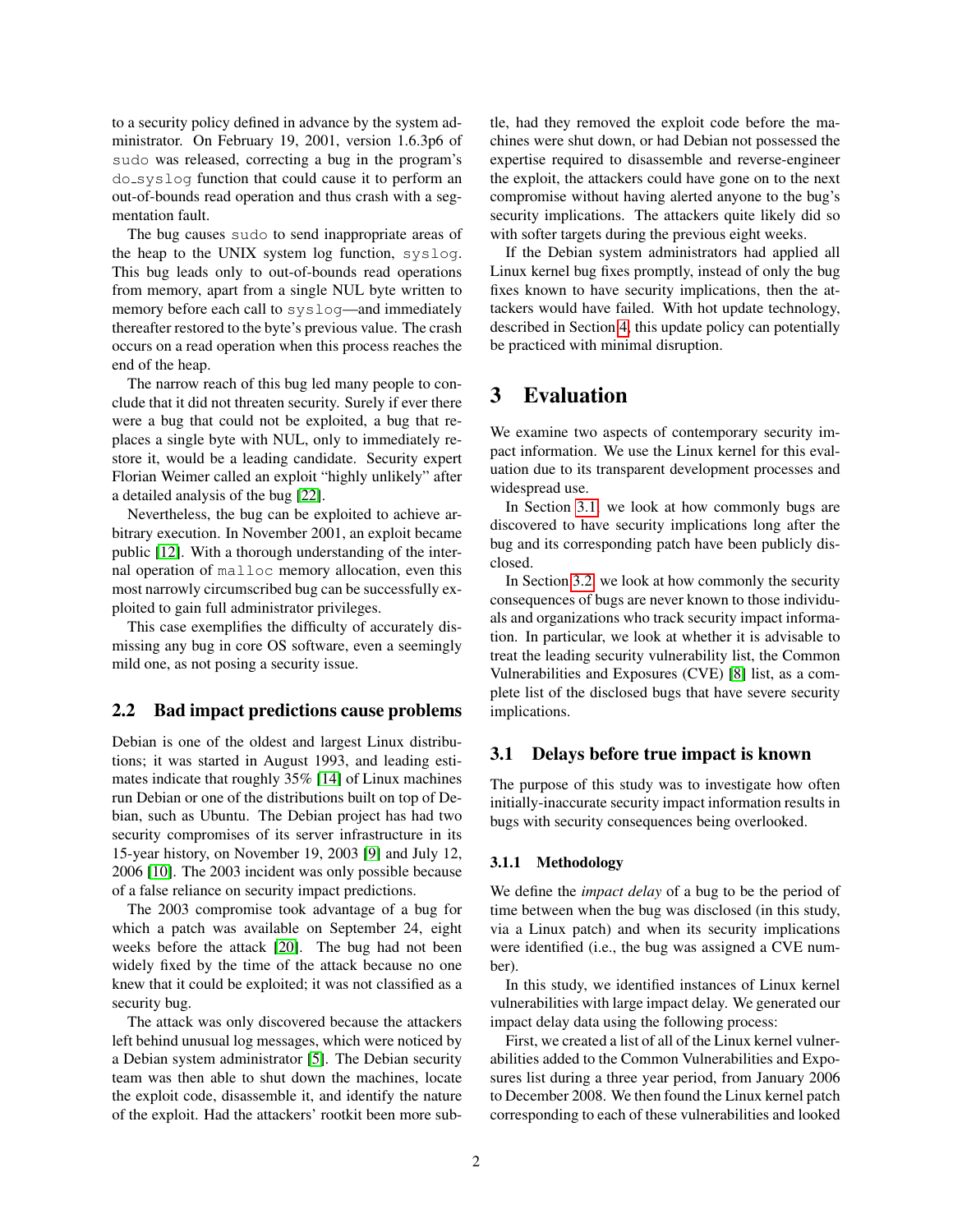

<span id="page-2-1"></span>Figure 1: Number of bugs discovered to be security bugs long after bug disclosure, from January 2006 to December 2008



By comparing the date of the bug patch with the date that the bug CVE was assigned, we found bugs whose security consequences were not recognized until many weeks after the bugs were initially disclosed.

Requesting a CVE number for a new vulnerability normally takes less than one business day, but we ignore vulnerabilities with less than two weeks of impact delay in our analysis, in order to be conservative.

#### 3.1.2 Results

Of the 218 Linux kernel CVEs from the studied interval, 25.7% (56) had more than two weeks of impact delay. 17.4% (38) of the CVEs had more than four weeks of impact delay, and 14.2% (31) had more than eight weeks of impact delay. See Figure [1](#page-2-1) for the distribution of CVEs with more than two weeks of impact delay. The raw data is available online [\[2\]](#page-4-10).

These results indicate that many Linux bugs that pose a security risk are only denoted as having security impact several weeks after the bugs have been publicly disclosed.

To demonstrate that OS vendors commonly delay fixing bugs not identified as having security impact, we studied the response of a leading vendor, Red Hat, to the 30 bugs with the longest impact delays, eight weeks or more. Of these 30 bugs, 24 affected kernels distributed by Red Hat. We confirmed that none of these 24 bugs



<span id="page-2-2"></span>Figure 2: The number of bugs with hidden impact on each day between January 2006 and December 2008

were fixed by Red Hat until after their security consequences had been discovered.

We also considered how many bugs, at any given time, had *hidden impact*—that is, had been disclosed as of that time, had no known security impact at that time, but were found to have security impact sometime before the end of 2008.

On each day in 2006, there were between 4 and 11 bugs with hidden impact. On each day in 2007, there were between 6 and 16 bugs with hidden impact. See Figure [2.](#page-2-2) Note that, by our definition of hidden impact, the number of bugs with hidden impact must go to zero by the end of 2008; if we had CVE data for 2009, this strong downward trend would presumably not occur.

Together these results show that bug disclosures, as commonly found in the form of OS bug-fix updates, provide a rich vein of vulnerabilities not publicly identified as such and consequently not widely patched. In the next subsection, we explore how difficult it would be for an attacker to tap this vein.

### <span id="page-2-0"></span>3.2 Completeness of vulnerability lists

The purpose of this study was to investigate how easy it is to find serious security bugs which have been disclosed, but not fixed even on "fully-updated" end-user machines, because of incorrect security impact predictions.

#### 3.2.1 Methodology

We reviewed bug-fix patches affecting Linux kernel version 2.6.24. We selected this version simply because it was the first Linux kernel release of 2008.

<sup>2</sup>Specifically, we used the date that the patch was added to either the mainline Linux kernel [\[21\]](#page-4-11) or one of the -stable [\[13\]](#page-4-12) branches.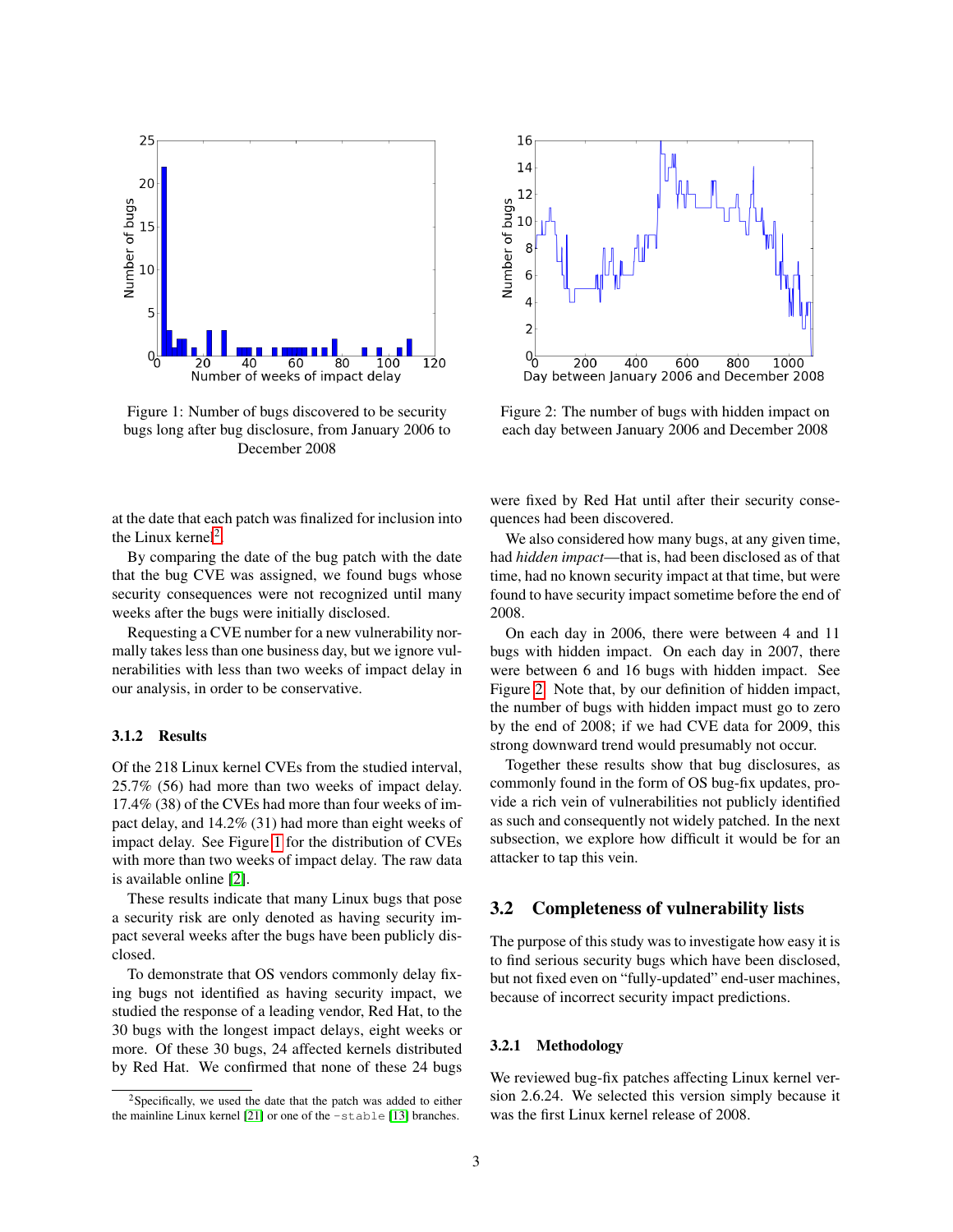We looked at patches with no known security consequences to determine whether any of them actually have severe security consequences—in particular, whether any of them enable an attacker to achieve arbitrary code execution with administrator privileges.

#### 3.2.2 Results

Within a few hours of review of the bug-fix patches affecting Linux kernel version 2.6.24, we identified a commit from February 2008 with serious security consequences (Git ID 7e3c396, commit subject "sys remap file pages: fix ->vm file accounting"). At the time that we conducted this review, this bug and its corresponding patch had been disclosed for more than 10 months, yet it had no associated CVE number or record of any security consequences.

We developed a privilege escalation exploit for this bug in a few hours; doing so did not require any innovative techniques or extensive expertise. The exploit allows any user on a vulnerable system to gain full administrator privileges on the system.

Since vendors use security impact predictions to determine which bug-fix patches to distribute, the patch for this bug was not widely distributed, even though other bug-fix patches from the same period were widely deployed. Fedora 7, for example, is affected by this bug but never received an update for it, which means that all Fedora 7 systems remained vulnerable to this exploit through Fedora 7's end-of-life in June 2008.

We reported the security consequences of this bug in January 2009, and it was assigned CVE-2009-0024 at that time.

We studied nearly year-old bug fixes to make our task more difficult; as Figure [1](#page-2-1) shows, many more bugs have impact delays of two weeks or four weeks than ten months. Yet even on bugs where no vulnerability had been identified nearly a year after disclosure, we succeeded with little effort in identifying and exploiting a vulnerability. An attacker seeking to exploit unidentified vulnerabilities in Linux bug-fix disclosures would have, as Figure [2](#page-2-2) shows, between 4 and 16 bugs with hidden impact waiting for him or her at any time in the last three years.

## <span id="page-3-0"></span>4 Implications: Hot updates

In this paper, we argue that OS vendors should not attempt to treat security updates differently from other bug fix updates. Unfortunately, distributing all updates with equal priority increases the quantity of updates that system administrators are expected to apply in a timely manner.

Applying more OS updates is problematic because of a long-standing problem with how software updates are typically performed: currently, a program must be restarted in order for it to be updated, which is disruptive. This problem is particularly severe for core OS software, such as the kernel itself, that cannot normally be updated without rebooting the operating system.

Frequent OS reboots are costly since, in addition to any service availability concerns, many system administrators want to monitor their systems during the disruptive reboot process, in order to deal with any complications that arise.

Hot update techniques [\[1,](#page-4-13) [3,](#page-4-14) [4,](#page-4-15) [7,](#page-4-16) [15,](#page-4-17) [17\]](#page-4-18) make it possible to correct bugs in a running program without restarting the program or interfering with its operation. The Ksplice hot update system [\[3\]](#page-4-14) has recently shown that it is possible to transform many historical security patches into hot updates with little or no programmer involvement.

If this progress can be extended, a hot update system could potentially generate hot updates for all core OS bug-fix patches with little programmer involvement. Achieving this goal would make it possible to stop relying on security impact predictions, which would, as we have argued, improve security.

# <span id="page-3-1"></span>5 Related Work

Security researchers have surveyed known vulnerabilities, computing statistics involving various dates, such as dates of first disclosure and of exploit availability. Rescorla [\[19\]](#page-4-19) analyzed vulnerability disclosure rates to suggest that popular software contains many more vulnerabilities than have been discovered so far.

Frei et al. [\[11\]](#page-4-20) found that about 90% of vulnerabilities have exploits available within days after disclosure, while fewer than 20% have exploits available before disclosure.

These results are consistent with our argument that hot update technology—or more generally, the ability to apply updates for newly-discovered bugs promptly—is important for improving security.

Like Linux vendors, Microsoft's Windows Update service [\[16\]](#page-4-21) classifies updates into categories based on the perceived impact of the updates, in order to encourage end-users and system administrators to install highpriority updates more rapidly than low-priority updates.

## <span id="page-3-2"></span>6 Conclusions

We have shown that, following the disclosure of many core OS bugs, weeks or months lapse before they are identified as security bugs. Based on historical lessons